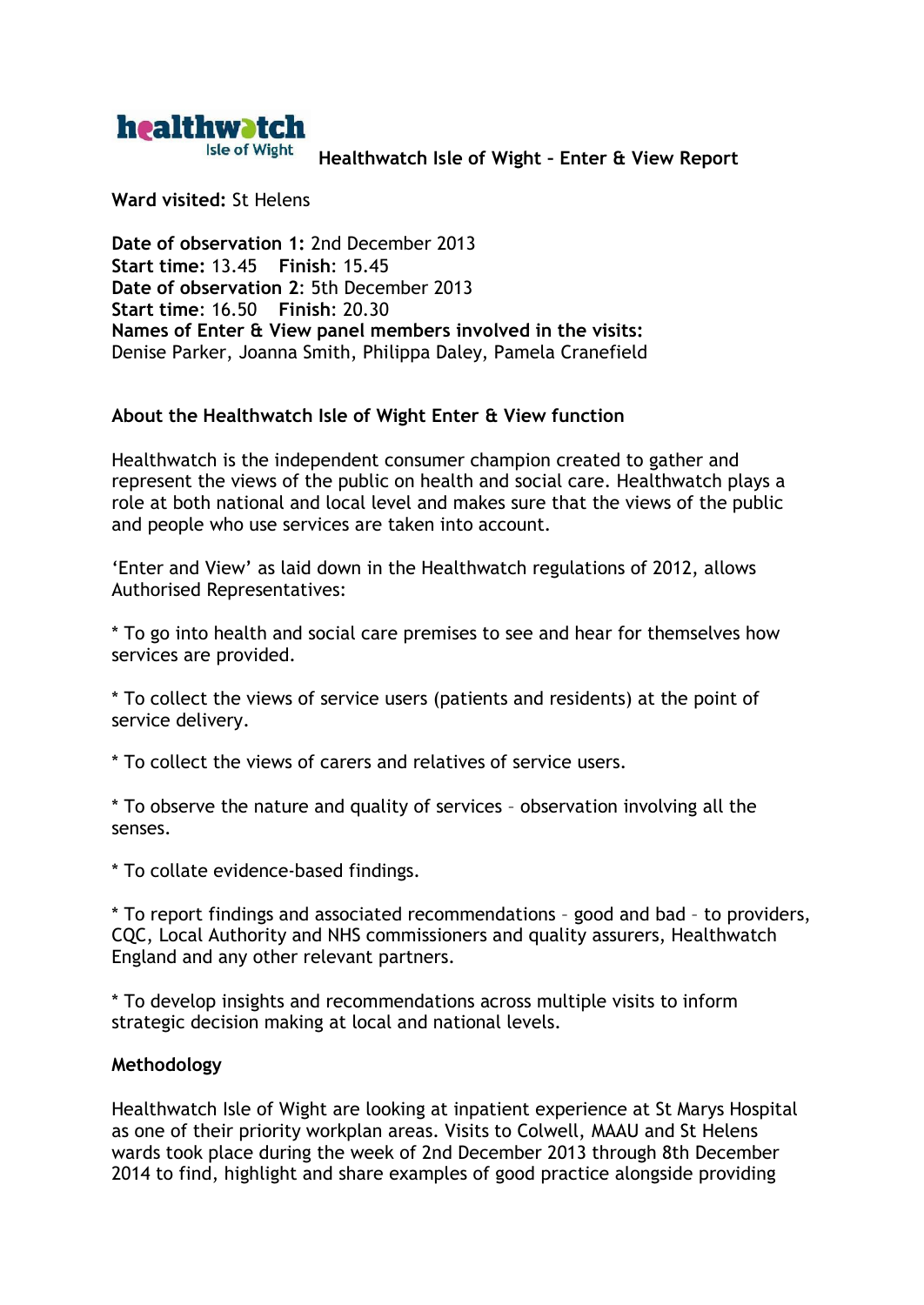evidence to contribute to the ongoing programme of development at IW NHS Trust. The visits were also designed to allow patients and their families voices to be heard.

St Marys was written to in advance explaining the project in full. The hospital was informed which week the visits would be taking place in, but not specific dates and times. Posters explaining about the visits were given to the hospital to put up to let staff, patient and visitors know what was happening and how to get in touch with us.

| Number of<br><b>Patients on ward</b><br>at each visit | $15$ (am)<br>$11$ (pm) | Were<br>all<br>beds<br>full? | No           |   |                 |  |
|-------------------------------------------------------|------------------------|------------------------------|--------------|---|-----------------|--|
| Total numbers<br>spoken to:-                          | <b>Patients</b>        | 10                           | <b>Staff</b> | 6 | <b>Visitors</b> |  |

# **Summary of staffing structure on the ward at the time of visits and whether it appeared to be adequate**

At the time of the first visit, there was an F2 on the ward all day until 16.00, a Deputy ward sister, two trained staff and two health care assistants. There was also a ward clerk on duty until 14.30 and a cleaner on duty until 14.30. (There is usually a housekeeper in addition to this who would be on duty until 14.00, but she was on leave at the time of our visit). Modern matron is shared with another ward.

At the time of our second visit, there were two registered nurses on duty, two health care assistants and a trainee nurse. This appeared sufficient for the number of patients on the ward at the time.

Staffing structure at night: doctor on call, two trained nurses and one healthcare assistant.

Staffing structure at weekends: doctor on call, two trained nurses and two healthcare assistants.

## **Patient/Visitor feedback**

## **Summary of comments/observations re: Communications**

Feedback from patients/visitors was all positive with regards to communication. One patient commented that their relative was able to make an appointment to speak to the Consultant. Patients were happy with the manner in which they have been addressed by staff. Another patient said "they couldn't be more helpful, kind and caring". All patients spoken to felt that medical staff are respectful to them and keep them clearly informed of treatment/progress. One visitor confirmed that they had been well looked after by staff during the day and kept informed of progress.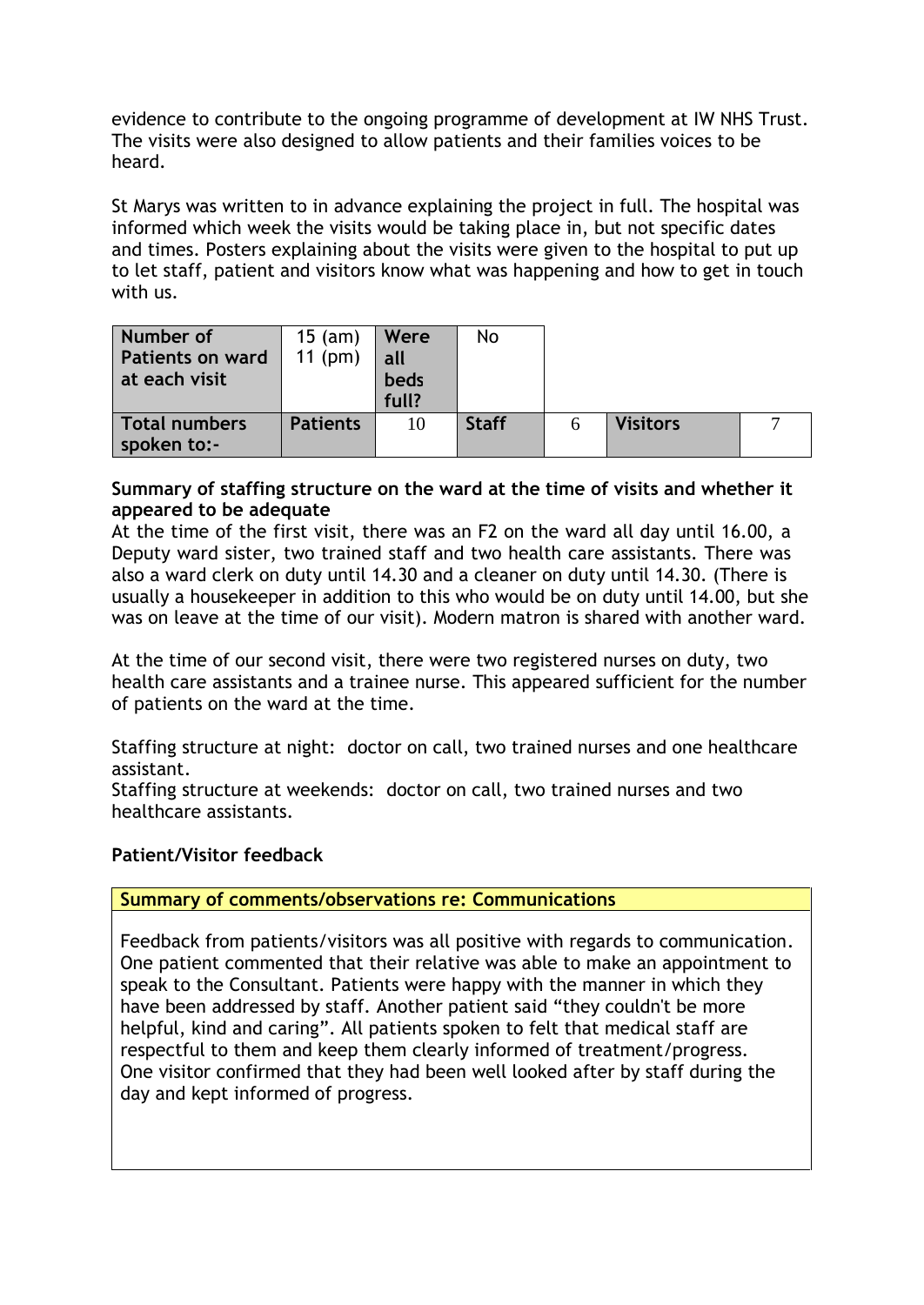**Summary of feedback re: Care**

Patients spoken with confirmed that they were offered regular pain relief and they could call for assistance with the use of the call bell. All patients and visitors we spoke to stated that call bells are answered promptly and staff apologise if they take a few minutes to respond.

A patient commented that they were very impressed with their admission to St Mary`s. The patient had used the 111 service prior to admission and The hub then arranged for respite care for their partner, before being admitted to hospital. The patient was very pleased with the care they both received as a result.

**Summary of feedback re practical assistance/aids**

One patient confirmed that they had been shown how to alter the position of his bed.

There was a variety of drinking vessels and adapted cutlery in the ward kitchen. Soup was served in insulated mugs.

**Summary of feedback re: mealtimes**

One patient said that they were being discharged later that day, but was pleased that they had been offered a hot meal, prior to going home. The patient then confirmed that meals were good and portion sizes were good. Staff supported a patient to cut up their food and supported another two patients into a more comfortable position, prior to eating.

**Summary of feedback re: hydration**

General consensus was that hot drinks were available regularly throughout the day and cold drinks were provided for each patient. Fruit juice was available if ordered from the menu.

**Summary of feedback re: discharge from hospital**

One patient stated that they were given a time for discharge which was convenient for them.

## **Observations / questions for staff**

**Summary of communication**

Staff confirmed that there is a learning disability liaison nurse to support patients with a learning disability and staff can call in interpreters when required. A dementia link nurse is available to support those patients with dementia/alzheimers.

Staff ask patients how they like to be addressed and request permission before writing this on the board.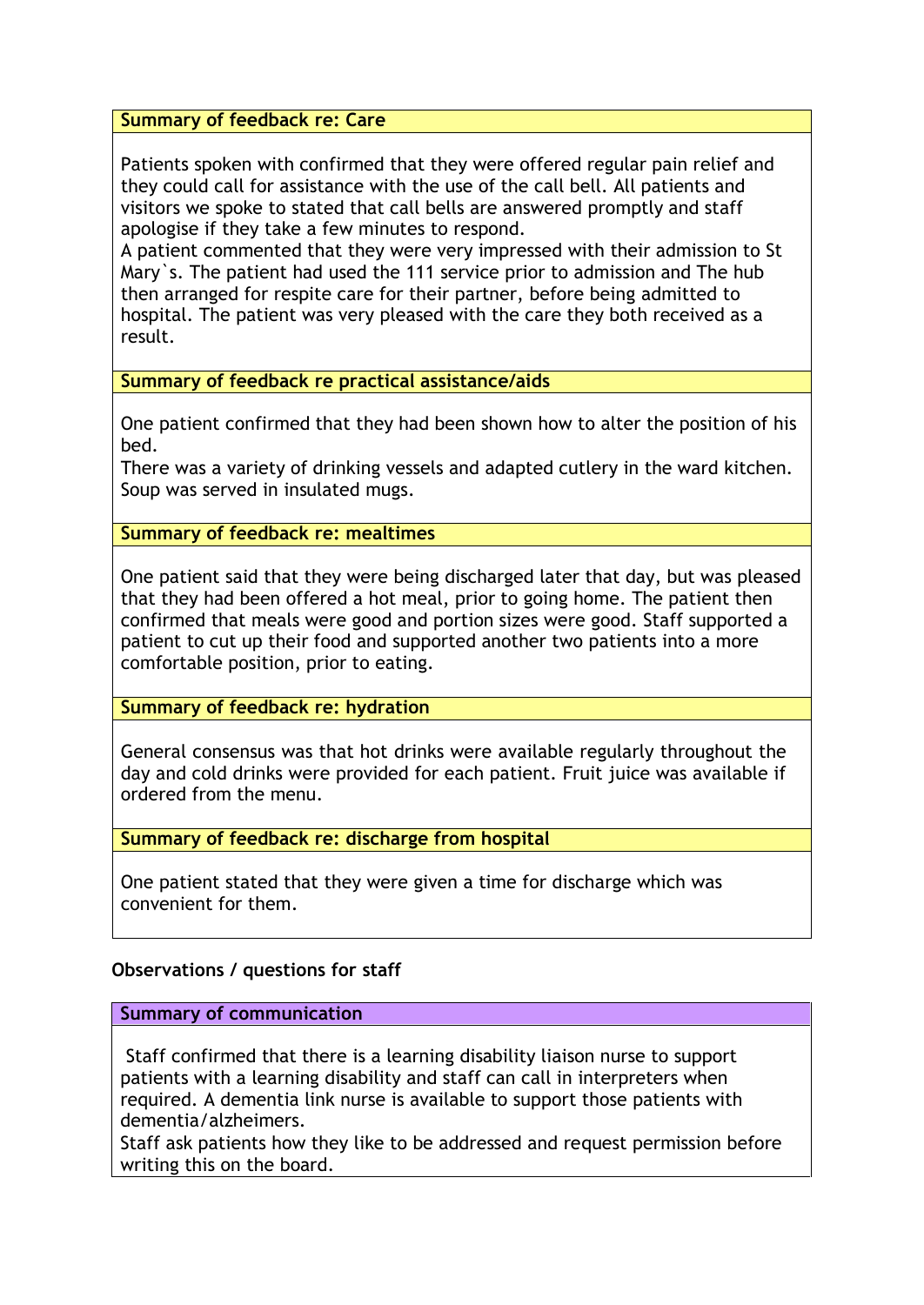Pre-assessments are completed and will specify individual needs such as communication needs, learning disability, personal hygiene needs etc. Family/close friends are able to speak to doctors/medical staff in the office if necessary.

### **Summary of personal hygiene support**

Support needs are documented in the patients care plan. Healthcare assistants provide support with personal care needs, such as bed baths and washing hair. Trained staff provide support (eg for patients with diabetes etc) Staff are expected to answer call bells immediately, however if there is an emergency, then the patient calling for assistance will be checked and reassured that help will arrive as soon as it is available.

### **Summary of support with practical assistance/aids**

We were told that a physiotherapist will assess patients. All aids are available, such as sensor mats, pressure relieving mattresses, cushions.

**Summary of support at mealtimes/with drinking**

Food/fluid charts are completed if there is a clinical need and documented in the patient's notes.

St Helen's ward implements the `protected mealtimes` regime which is where the healthcare assistants are not permitted to be disturbed during mealtimes they can then be available to support patients as required.

## **Summary of physical environment**

### **Reception area**

Reception area was clean, uncluttered and tidy. Staff were welcoming and helpful.

# **Staff identification**

There was no wall display with a photo of key staff and no display to help patients/visitors to distinguish different grades of staff, however staff confirmed that this is in the process of being developed. All staff wore yellow ID badges with the names in black writing and this is seen as more accessible for those patients with dementia.

### **Ward facilities**

All areas seen were well lit, clean and well maintained. Fire exits were clear and there were no obstructions. Bathrooms and toilets were very clean, with plenty of hand towels, liquid soap and gloves available.